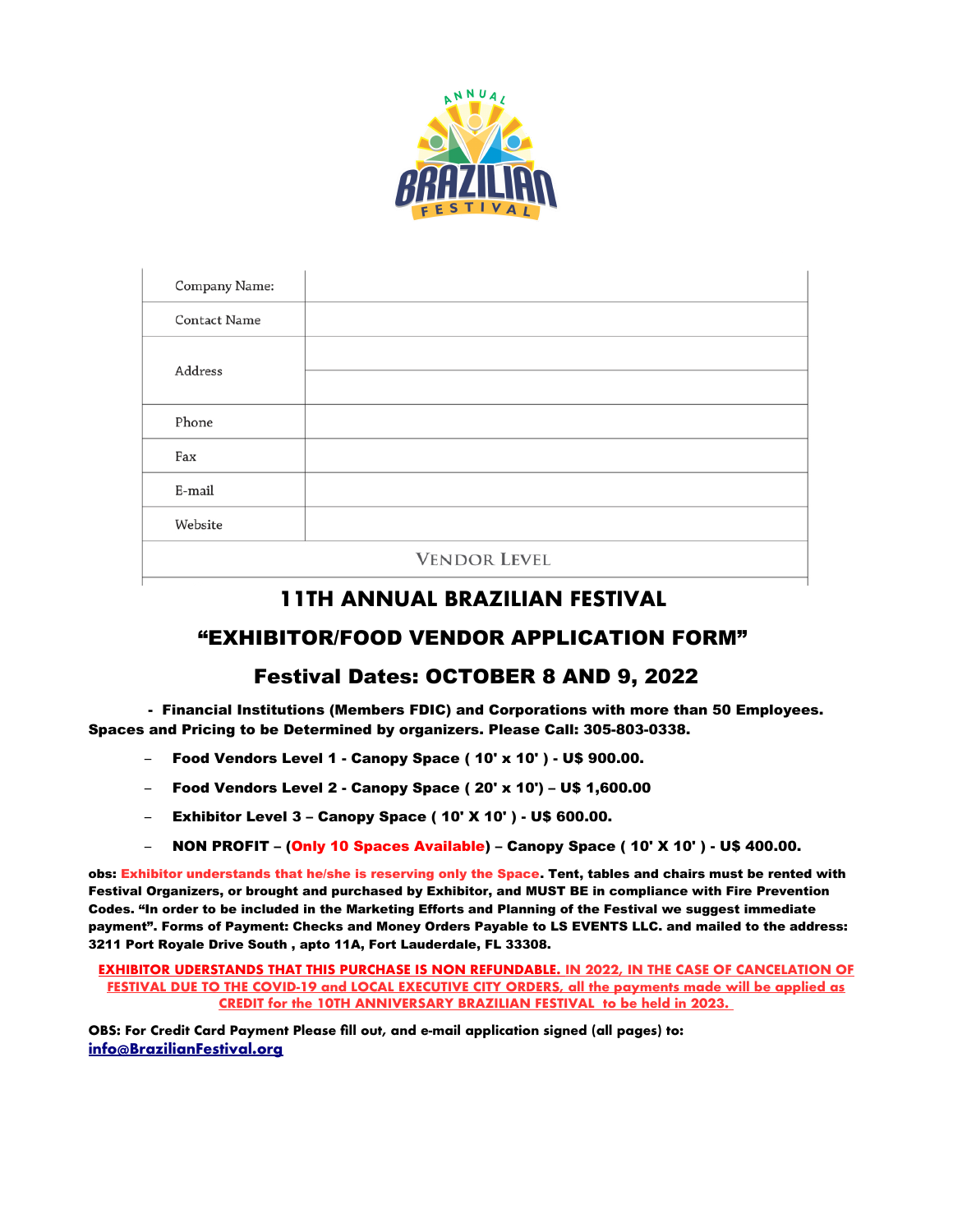## **11TH ANNUAL BRAZILIAN FESTIVAL**

## **WAIVER OF LIABILITY**

## **MUST BE SIGNED by all Exhibitors.**

**There is an inherent and elevated risk of exposure to Covid-19 in any public place or place where people are present and there is no guarantee, express or implied, that those attending the Festival will not be exposed to Covid-19** 

Symptoms of COVID-19 include: • Fever • Fatigue • Dry Cough • Difficulty Breathing

**By entering the Festival as an exhibitor, donor, sponsor, attendee and participant, I agree to the following:** 

**• I understand the above symptoms and affrm that I, as well as all household members, do not currently have, nor have experienced the symptoms listed above within the last 14 days.** 

**• I affrm that I, as well as all household members, have not been diagnosed with COVID-19 within the past 30 days.** 

**• I affrm that I, as well as all household members, have not knowingly been exposed to anyone diagnosed with COVID-19 within the past 30 days.** 

**• I affrm that I, as well as all household members, have not traveled outside of the country or to any city considered to be a "hot spot" for COVID-19 infections within the past 30-days.** 

**• I understand that 11th Brazilian Festival, and the City of Fort Lauderdale cannot be held liable for any exposure to the COVID-19 virus caused by misinformation on this form or the health history provided by each client.** 

**By "entering" the premises of the 11th Brazilian Festival, I agree to each statement above, and my corporation, employees, independent contractors, associates and vendors release the 11th Annual Brazilian Festival and the City of Fort Lauderdale wholly harmless from any and all liability for unintentional exposure or harm due to COVID-19.**

**IN 2022, IN THE CASE OF CANCELATION OF FESTIVAL DUE TO THE COVID-19 and LOCAL EXECUTIVE CITY ORDERS, all the payments made will be applied as CREDIT for the 12TH ANNUAL BRAZILIAN FESTIVAL to be held in 2023.** 

**Signature** 

 $\overline{a}$ 

 $\overline{a}$ 

Printed Name

 $\overline{a}$ Title

 $\overline{a}$ 

Name of Sponsor/Exhibitor/Booth Number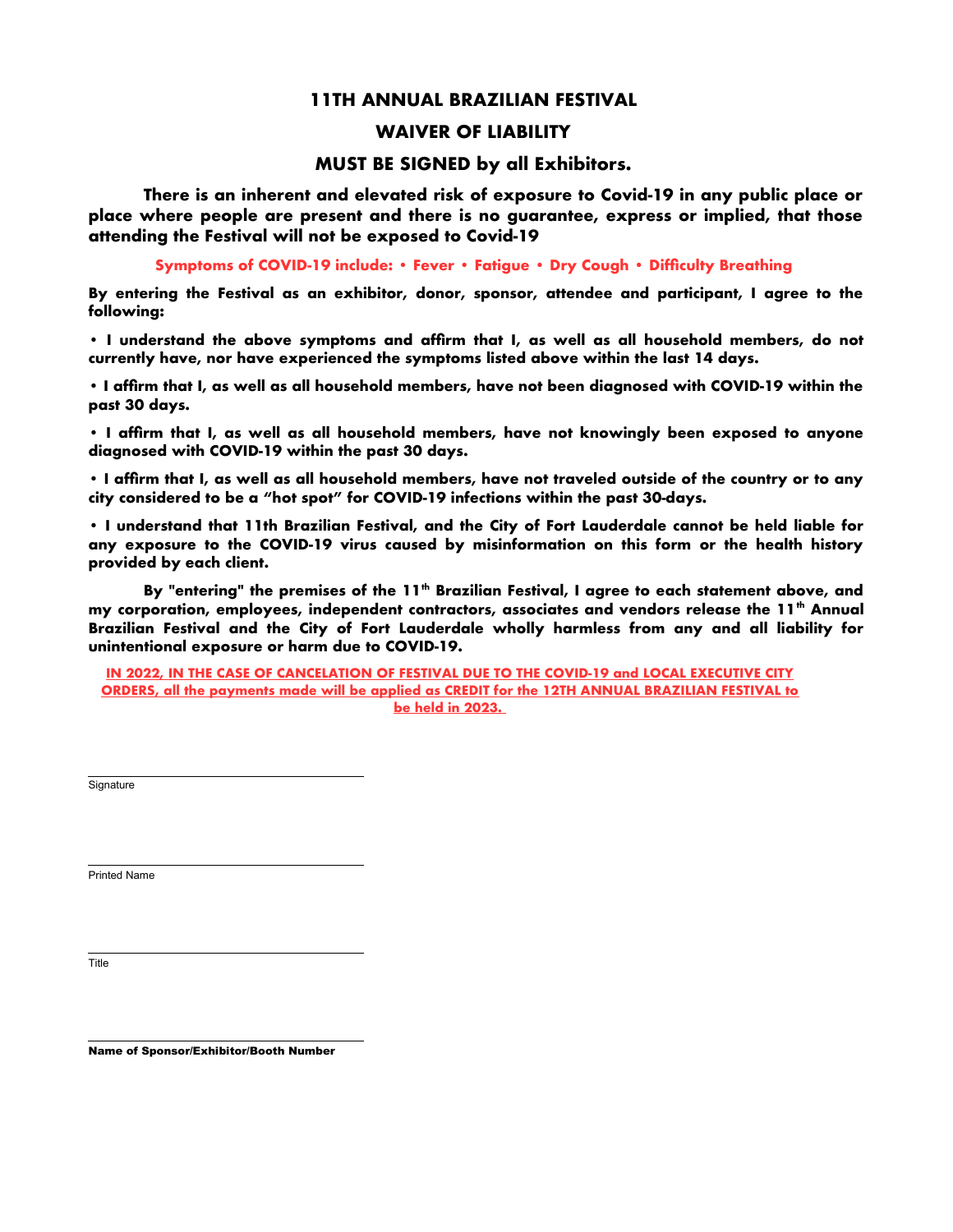# **11TH ANNUAL BRAZILIAN FESTIVAL BUSINESS REGISTRATION AGREEMENT**

| Contact Name: ___________ Title: ___________                                                                                                                                                                                                                                                                                                                                                                                                        |
|-----------------------------------------------------------------------------------------------------------------------------------------------------------------------------------------------------------------------------------------------------------------------------------------------------------------------------------------------------------------------------------------------------------------------------------------------------|
| Company Name as it will appear on printed material:                                                                                                                                                                                                                                                                                                                                                                                                 |
|                                                                                                                                                                                                                                                                                                                                                                                                                                                     |
| Zip: _________ Telephone: _______________ Fax:__________________.                                                                                                                                                                                                                                                                                                                                                                                   |
| BOOTH IDENTIFICATION: _______________ INVESTIMENT PRICE: __________.                                                                                                                                                                                                                                                                                                                                                                                |
| <b>Booth Details(English):</b>                                                                                                                                                                                                                                                                                                                                                                                                                      |
| *Only Premium and Special Booths are allowed to bring a tent.                                                                                                                                                                                                                                                                                                                                                                                       |
| METHOD OF PAYMENT: CC_________Check :________                                                                                                                                                                                                                                                                                                                                                                                                       |
|                                                                                                                                                                                                                                                                                                                                                                                                                                                     |
|                                                                                                                                                                                                                                                                                                                                                                                                                                                     |
| IMPORTANT: To secure your booth(s), the BRAZILIAN FESTIVAL documents(Registration Agreement,<br>Rules and Regulations and Agreement for Exhibit Space) must be filled out and signed by a company<br>representative and payment must be received in full. NO booths will be assigned or reserved wit<br>without full payment and signed agreement. Your participation will be canceled if payment is not<br>processed 48h of signing the agreement. |
| <b>ACCEPTANCE OF TERMS</b>                                                                                                                                                                                                                                                                                                                                                                                                                          |
| _Date: ________________                                                                                                                                                                                                                                                                                                                                                                                                                             |
| Title:<br><b>Printed Name:</b>                                                                                                                                                                                                                                                                                                                                                                                                                      |
| By signing this agreement I acknowledge that I have read and understood the term terms<br>and conditions of this contract ns contract, including the Rules and Regulations, the Agreement<br>for Exhibit Space, and the Accident Waiver, Release of Liability and Permission to be<br>Photographed form. EXHIBITOR UDERSTANDS THAT THIS PURCHASE IS NON REFUNDABLE. IN                                                                              |

**2022, IN THE CASE OF CANCELATION OF FESTIVAL DUE TO THE COVID-19, all the payments made will be applied as CREDIT for the 11TH ANNUAL BRAZILIAN FESTIVAL to be held in 2023.**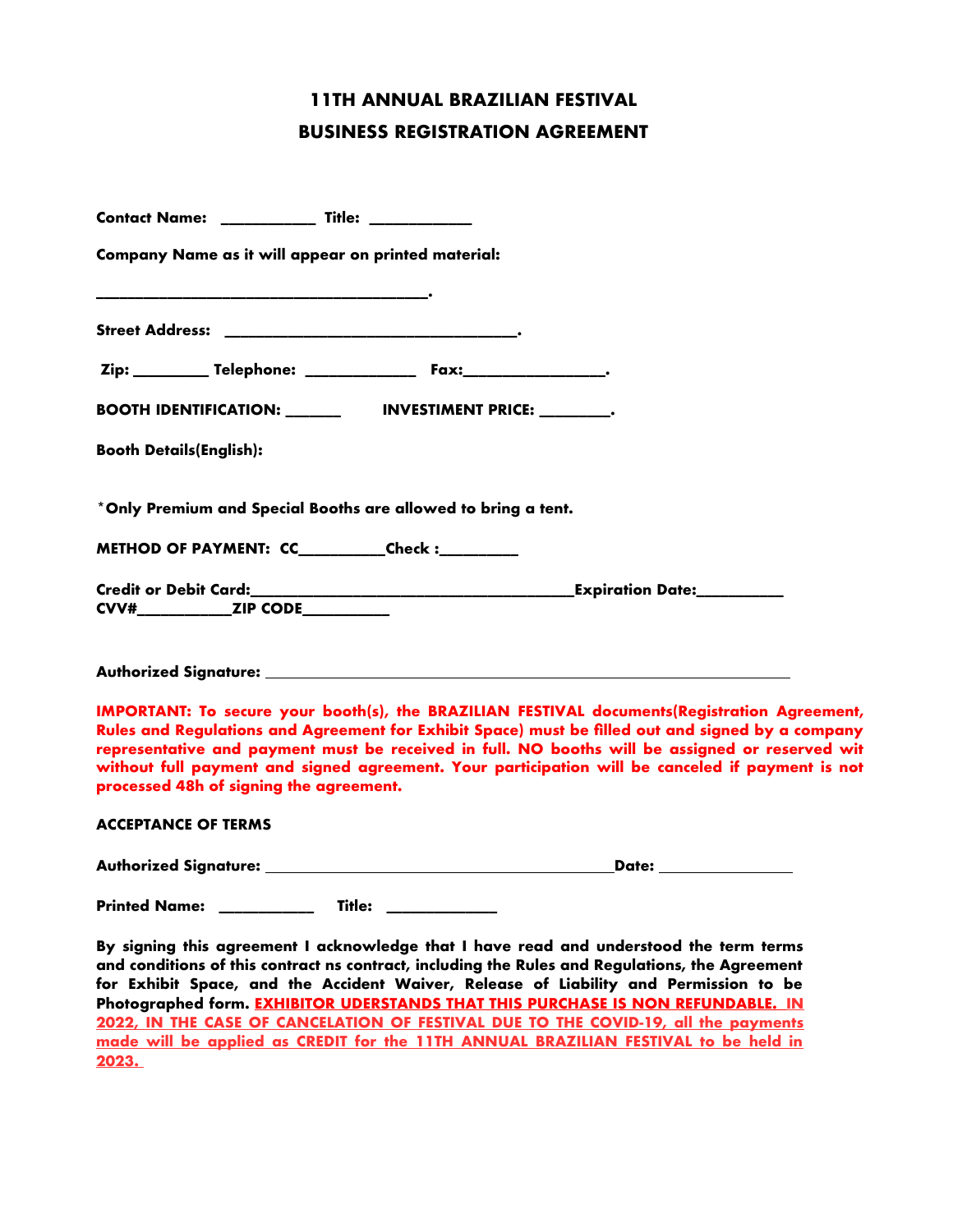## **11TH ANNUAL BRAZILIAN FESTIVAL Fire Department RULES AND REGULATIONS FIRE SAFETY**

#### *Emergency Access*

Access for emergency vehicles shall be provided to access to fire protection equipment; placement of stands, concession booths, and exhibits; and the control of hazardous conditions dangerous to life and property. (10.16.2)

#### *Fire Extinguishers* – *Concession Stand*

A minimum of one portable fire extinguisher shall be provided by the Exhibitor /Food Vendor. (10.16.10.4) for each concession stand. (10.16.5)

#### *Smoke Alarms*

Smoke Alarms. A minimum of one single station smoke alarm shall be located in all stock or equipment trailers when they are used for sleeping purposes. (10.16.6) *Electrical Equipment* 

Electrical equipment and installations shall comply with NFPA 70, National Electrical Code. (10.16.7) Clearance Distances Concession stands utilized for cooking shall have a minimum of 10 feet of clearance on two sides and shall not be located within 10 feet of amusement rides or devices. (10.16.8)

#### *Notification in the Event of an Emergency*

Methods of notifying the fire department in the event of an emergency shall be provided and shall be readily available to the public. (10.16.9)

#### *Fueling*

- Fuel tanks shall be of adequate capacity to permit uninterrupted operation during normal operating hours. (10.16.10.1)
- Refueling shall be conducted only when not in use. (10.16.10.2)

#### • *Generators*

Internal combustion power sources shall be isolated from contact with the public by physical guards, fencing, or an enclosure. (10.16.10.3)

#### *Fire Extinguishers* – *Generators*

A minimum of one portable fire extinguisher with a rating of not less than 2-A:10-B:C shall be provided by the Exhibitor /Food Vendor. (10.16.10.4)

#### **MEDICAL AID**

For events with more than 500 in attendance, please contact the Fire Department for the correct number of Medical Aid personnel and post required for patrons. (10.16.4) **TENTS** 

Permit - Tent permits are required by the City of Fort Lauderdale.

#### *Flame Resistance.*

All tent fabric shall be flame resistant (11.11.2.1)

#### *Location and Spacing*

- There shall be a minimum of 10 feet (120 in.) between stake lines. (11.11.3.1) • Adjacent tents shall be spaced to provide an area to be used as a means of emergency egress of a minimum of 10 feet (120 in.) (11.11.3.2) *Distance from Structures*  Tents not occupied by the public and not used for the storage of combustible material shall be permitted to be erected less than 10 feet (120 in.) from other structures. (11.11.3.3) *Fire Hazards*
- The ground enclosed by any tent and the ground for a reasonable distance but for not less than 10 feet (120 in.) outside of such a tent, shall be cleared of all flammable or combustible material or vegetation that is not used for necessary support equipment. (11.11.4.1)
- Smoking shall not be permitted in any tent. (11.11.4.2) *Fire Extinguishers Tents*  Portable fire-extinguishing equipment of approved types shall be furnished and maintained in tents in such quantity and in such locations as directed by the authority having jurisdiction. (11.11.5)
- The following items are needed only if requested by the Fire Department:
- 1. Life Safety Evaluation A Life Safety Evaluation can be requested. The AHJ shall be permitted to order a life safety evaluation in accordance with 12.4.1 of NFPA 101®, Life Safety Code. (10.16.3)
- 2. Standby Fire Personnel The AHJ shall be permitted to require standby fire personnel where potentially hazardous conditions exist due to the type of performance, display, exhibit, activity, or the number of persons present. (10.16.4)

I agree to the above FIRE & SAFETY RULES & REGULATIONS for the Brazilian FestivaL and I understand my business cant operate if the conditions of safety described above are not met.

Signature

 $\overline{\phantom{a}}$ 

Printed Name

l Title

l